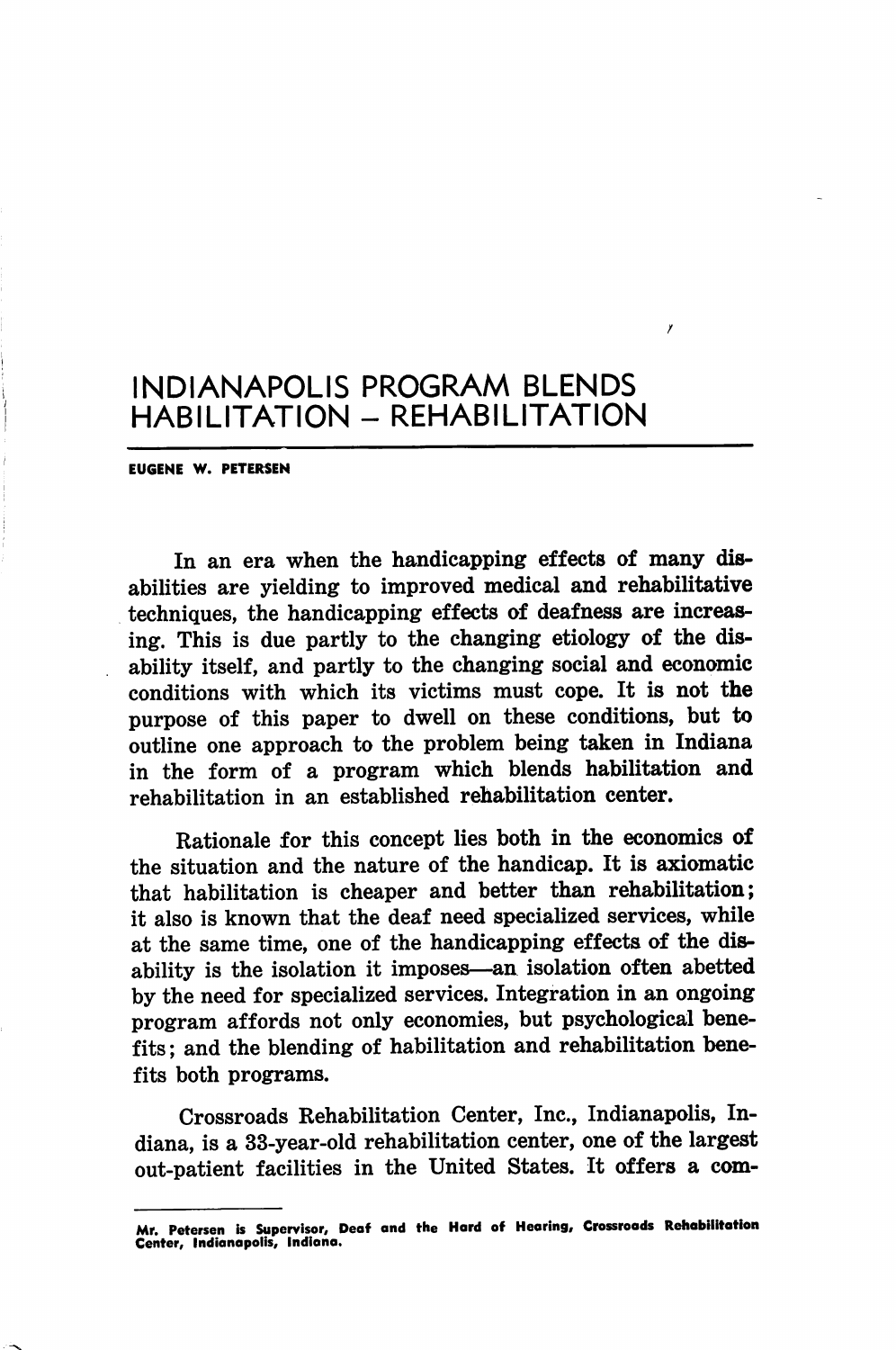prehensive range of social, psychological, medical and voca tional services, and is well known and highly regarded in the community and state. Funds come from the United Fund, Easter Seals, miscellaneous contributions, fees from clients, profits from contracts and fees from the State Vocational Rehabilitation Division. Where the program for the deaf and hard of hearing is concerned, VR funds are the most important; but the vital phase of work adjustment hinges on the availability of contract work. Emphasis is placed on develop ment of good work habits and tolerance in a realistic setting where profits are a consideration, just as in private industry. While Crossroads does not attempt to teach specific trades, the usual run of subcontract work offers considerable variety to facilitate testing of vocational interests and skills and pre pare clients for on-the-job training. This situation is aided by Indianapolis' fortunate location in an industrial area where over 200 companies utililize the center's facilities for subcontract work.

Since the program for deaf adults, while comprehensive, is similar to that offered in other rehabilitation facilities, this paper will concern itself with the inclusion of selected students from the Indiana School for the Deaf and other deaf teen-agers, who for one reason or another had been excluded from regular educational programs for the deaf, in the pro gram as part of their preparation for adult life.

The program for students from the Indiana School for the Deaf, the most distinctive of the center's services for the deaf, had its beginnings in 1960 when officials at the school, noting the student's need for work experience and the fact that the school and Crossroads were only 10 minutes apart, asked Dr. Roy E. Patton, Crossroads' executive director, for help. As a result, in February of that year, 12 seniors began a program of work adjustment at the center. Soon after, the Indiana Vocational Rehabilitation Division, recognizing the value of the program, assumed financial support. Since that time, approximately 150 students have participated in the program, attending Crossroads one-half a day, either in the morning or afternoon, and returning to school for classes the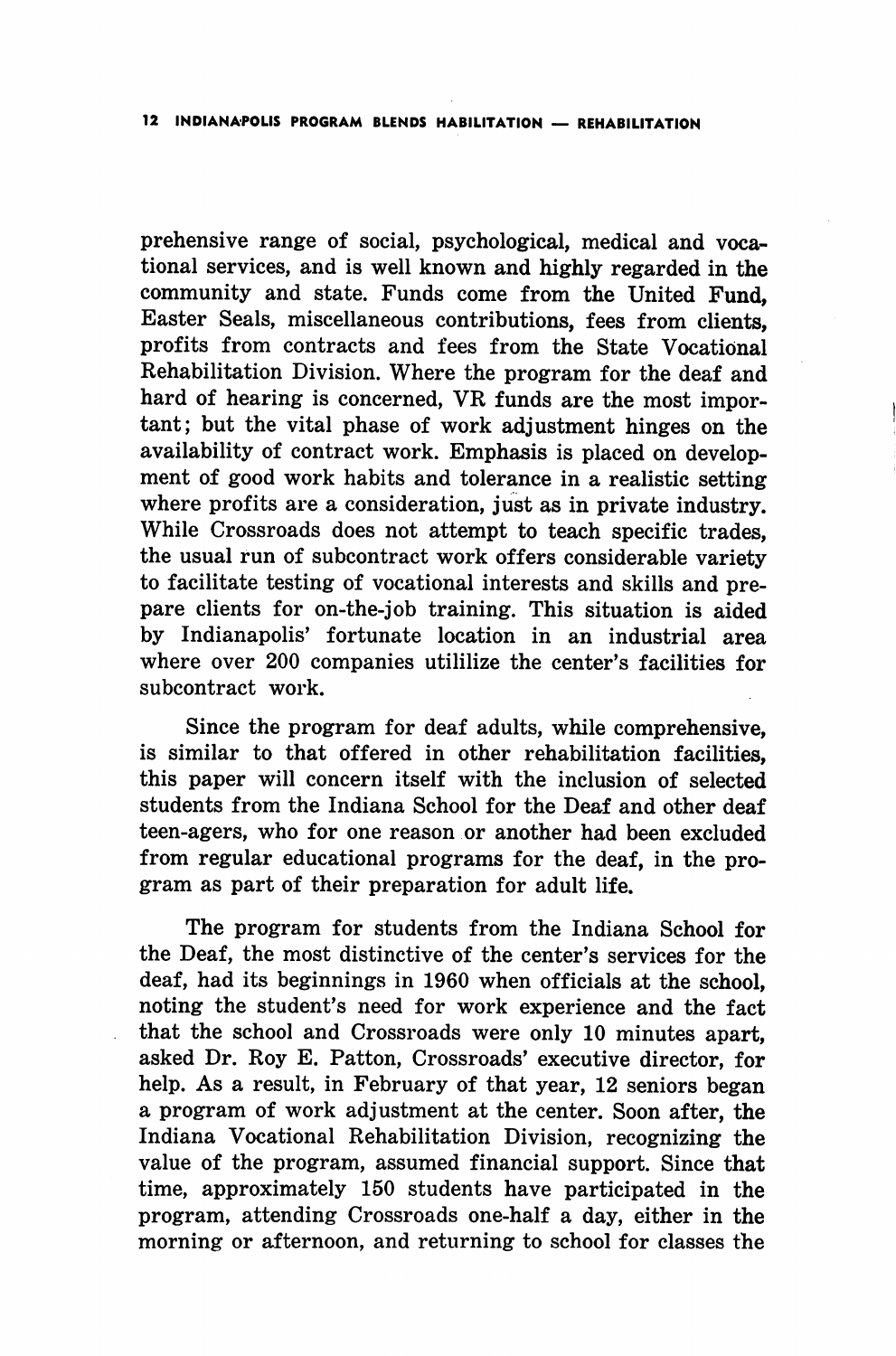other half of the day. Normally, the students are at Cross roads only one semester, with from eight to 16 students in the program each semester. Transportation is by school bus and students are regarded as being in school while at Cross roads, with school standards for dress and behavior in effect.

Originally, these students were all certificate seniors, none of whom qualified for high school diplomas, and, in general, were in the bottom third of their class. The thinking behind the program was that without such help, most of these students would eventually wind up in the Rehabilitation Division's waiting room, and that habilitation was better than rehabilitation.

In 1967, the addition of a specialist to the center's voca tional staff opened the way for acceptance of an increased number of severely disabled deaf clients, many from hospitals and institutions. In 1969, the program was extended to jun iors from the school for the deaf. It had been observed that when the program was limited to seniors, it was obvious that some of them needed more help; but after graduation, they scattered to the four corners of the state, complicating the rehabilitation counselor's task.

Among the students, there are some with superior in telligence (even though they do not qualify for high school diplomas) and many with superior motor skills; there are others with very limited assets. Among the regular deaf clients, there are people who have been to college and retar dates who had spent most of their lives in institutions; and a number of deaf adults with no complicating handicaps, who merely need temporary employment. Some of the deaf teen agers who had never attended school came to Crossroads with no formal language, in any medium, to call their own. All these clients are integrated with one another and with the hearing clients, who outnumber the deaf by about four to one, in the center's vocational department. This heterogeniety con stitutes one of the center's greatest strengths.

In the 30-month period from May 1,1967, to Dec. 1,1969, 84 deaf and hard of hearing clients were served at Crossroads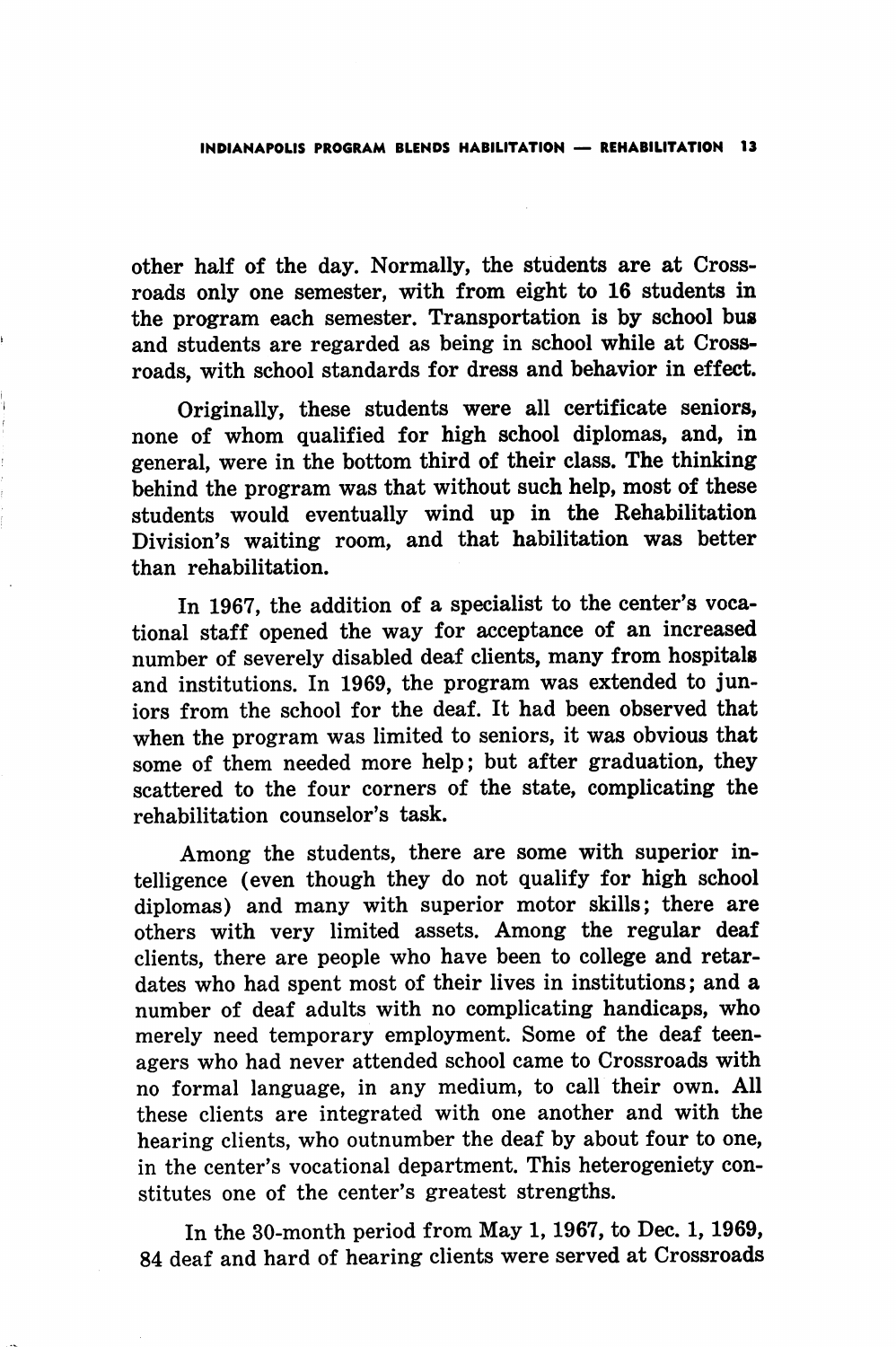Rehabilitation Center, all in the vocational program (some also utilized the center's speech and physical therapy re sources).

## TABLE I

| Indiana School for the Deaf Students _____________ 55            |  |
|------------------------------------------------------------------|--|
| (Includes seven students terminated from school                  |  |
| because of behavior, discipline or learning prob-                |  |
| lems and transferred to Crossroads as full-time                  |  |
| clients. Some of these students continued to                     |  |
| board at school and take part in extracurricular<br>activities.) |  |

| (Includes seven teen-agers who were not in<br>school.)                                          |  |
|-------------------------------------------------------------------------------------------------|--|
| Multiple handicaps (using accepted criteria for in-<br>clusion in this category):               |  |
| Significant educational retardation ________________ 80                                         |  |
| (Includes nine clients who were in hospitals or<br>institutions.)                               |  |
| Serious behavior problems, history of mental illness,<br>(Includes five who were hospitalized.) |  |
|                                                                                                 |  |
| Orthopedic and other physical impairments ________ 3                                            |  |
| (Note—Adds up to more than 84 as some clients have<br>more than one additional disability.)     |  |

While the supervisor and assistant supervisor of the program for the deaf are deaf themselves and able to commu nicate with deaf clients on any level, and some of the staff in vocational evaluation use and understand some signs and fingerspelling, none of the staff in work adjustment or the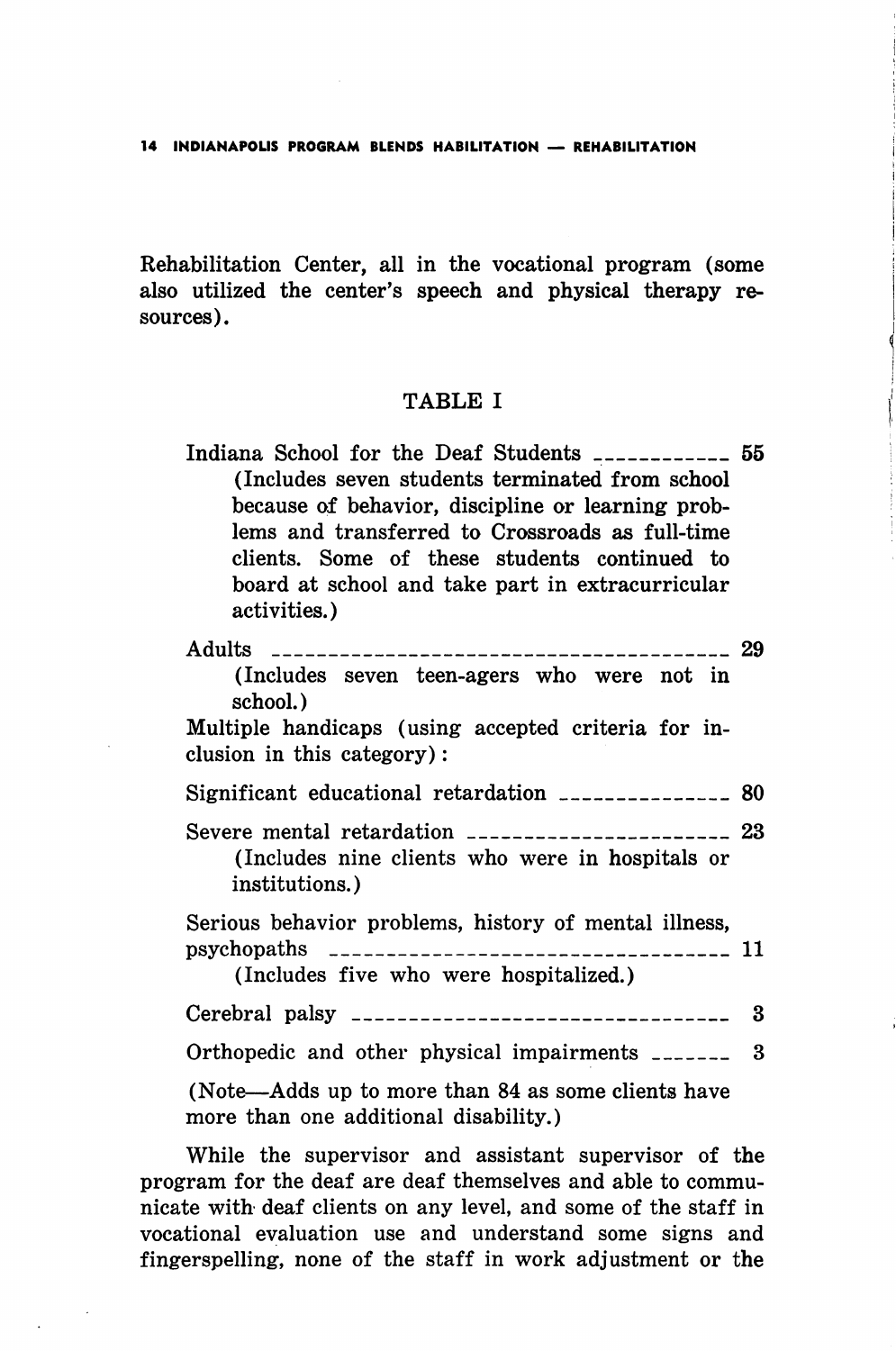vocational workshops use or understand manual language. This is in line with the center's policy of providing realistic working conditions, encouraging independence and weaning the deaf clients from reliance on intermediaries for help with minor problems. Of course, the deaf supervisors are available when needed, and counseling, which is an integral, continu ing part of the program, always is in the clients' preferred means of communication.

þ

Vocational evaluation, which takes 10 weeks, provides a profile of each student's educational level, general knowl edge, aptitudes, motor skills, learning ability, work tolerance, dependability, reaction to industrial-type shop rules and su pervision, and potential for training for a skilled or semi skilled occupation or immediate job placement. This is in corporated in a comprehensive report which goes to the Voca tional Rehabilitation Division and the School for the Deaf.

Some students, who exhibit little interest in academic pursuits, claim they will do better once they go to work: The experience at Crossroads gives them a chance to put up or shut up. Faced with this challenge and a chance to compete on more even terms, it is not uncommon to observe a student who has had little but frustration in the classroom set the pace at bench assembly. However, as a rule, those students who do best in the classroom also do best at assembly work; they have less trouble disciplining themselves.

Deaf students often have special problems which distin guishes them from the average rehabilitation client with normal hearing:

- 1. Their communicative skills are apt to be very lim ited—even more so than most mentally retarded hearing clients.
- 2. Few have had any prior paid-work experience.
- 3. They have grown up in a highly sheltered and pro tective environment and tend to be unrealistic about employment and society.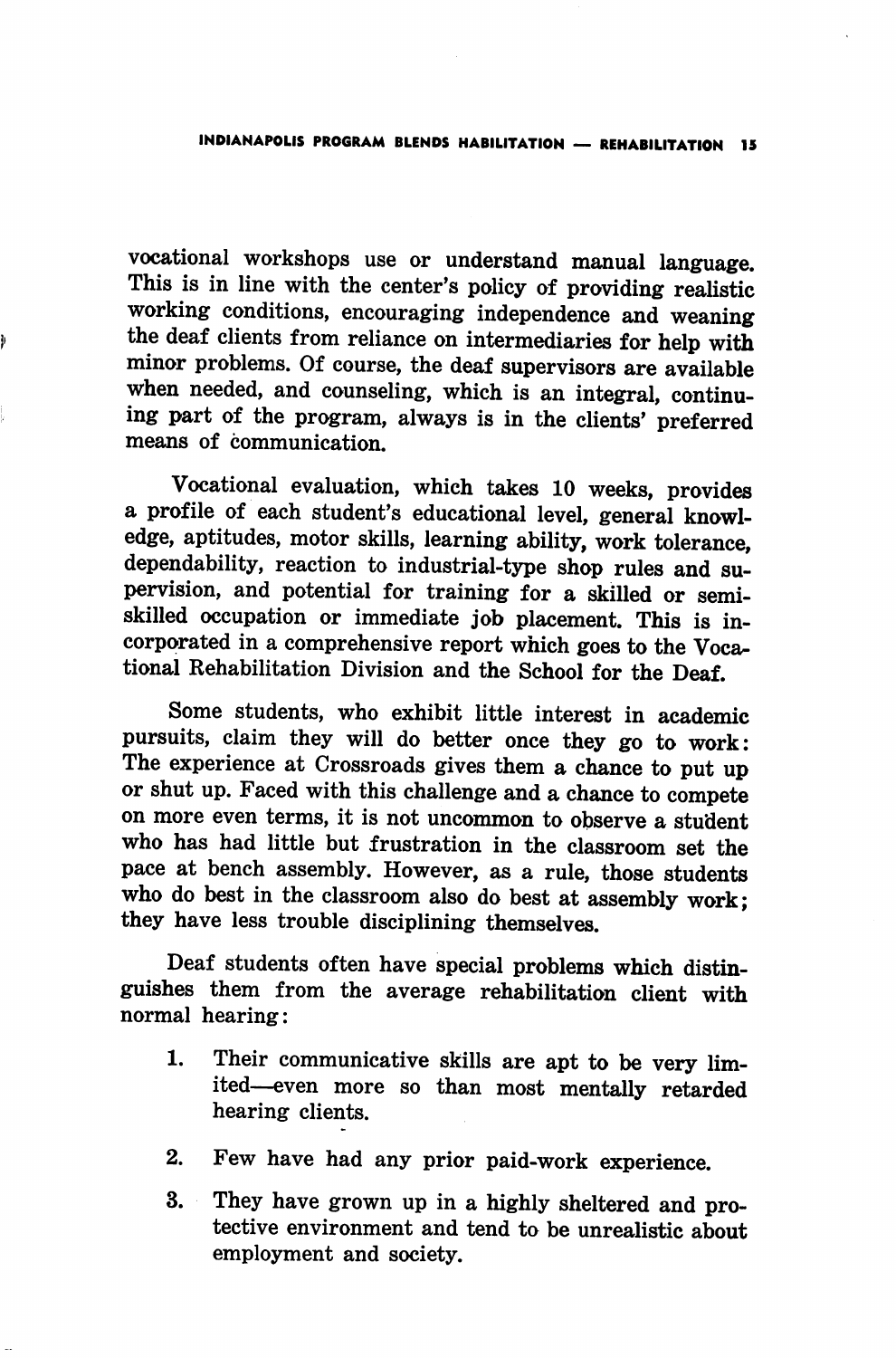- 4. Many of these students are indifferent to work, never having actively participated in competitive employment. They have not learned to discipline themselves to long hours of repetitious labor. They have become accustomed to having their wants sup plied by others and receiving special consideration; when they are forced to compete with hearing work ers under the supervision of people who know little about the handicap and seem to have no sympathy for their special problems, they sometimes imagine they are not being treated fairly.
- 5. Most have only fuzzy vocational goals or have un realistic goals in mind. Others tend to sell them selves short.
- 6. Many exhibit marked immaturity, functioning on an approximately 10 to 12 year-old level. Coupled with natural youthful exuberance and strong, young bodies, the combination lends a welcome leavening to the center's atmosphere, but also annoys a few older sheltered employes. And while most of the students are friendly and helpful with the other deaf teen-agers in the program, their lack of tact sometimes leads to misunderstandings and resent ment.
- 7. Most are grossly unfamiliar with the non-deaf world and thus unable to communicate or interact except on an adolescent level.

Crossroads' vocational plan consists of recognizing the problems and potentials exhibited by each student, and then attempted to guide or correct the situation to vocationally satisfying and socially accepted levels. The media: a situa tion where social interaction with the non-deaf world can take place, and employment in a semi-competitive situation where they can learn what work is all about. Of course, to achieve optimum results, considerable time is spent in be havior shaping and vocational counseling. Continued train ing outside the center, for skilled or semi-skilled trades, can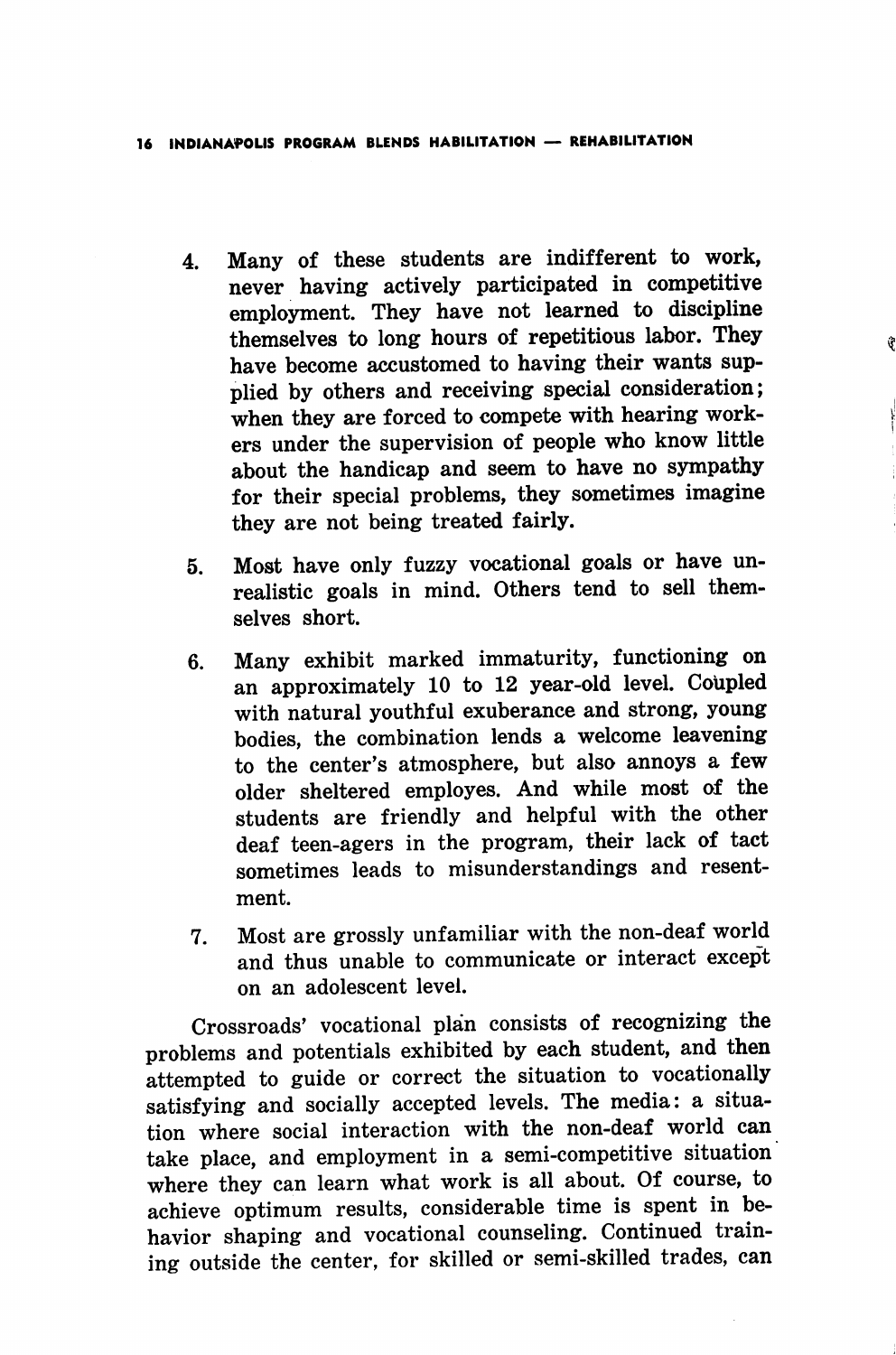be and often is recommended. There is constant encourage ment for the acquisition of new skills and better work habits. Counseling, as mentioned, is a continuing process and an at tempt is made to keep it on a hard-nosed, adult level, with criticism, when needed, short and to the point. Experience has shown that informal, on-the-spot counseling before work starts, at breaks and at other opportune times is more ef fective than formal group counseling as the students do not take well to being called together for what they may assume to be just another lecture. An exception is the showing of captioned films developed at the Oregon College of Education to illustrate facets of employment for the deaf. These films and other material distributed by Captioned Films for the Deaf are shown at the students' break time, and they are not required to attend the sessions, but very few students pass up the opportunity.

The students generally enjoy the program. Working alongside more severely disabled clients helps put their own handicap into better perspective, and the money, which con stitutes a rather handsome "allowance," is always welcome. They also learn about such things as employment applications, withholding statements, taxes. Social Security, time clocks, shop etiquette and supervisors and co-workers Who do not understand sign language or finger spelling. There is the usual amount of grumbling about low wages and hard work, the kind of work, bi-weekly paydays, deductions, favor itism and supervisors who don't understand deaf people. This griping is normal, but in a competitive situation, where there is seldom anyone around for a deaf worker to go to for advice, discontent sometimes feeds upon itself.

The Crossroads' program also provides a cushion to soften the impact on students whose attendance at school must be terminated. Of the seven cases mentioned, three have found competitive employment; two have been discharged to Crossroads' vocational workshops, with the expectation they eventually will be able to move into competitive situa tions; one is now in work adjustment, and one left the pro gram when the family moved out of state.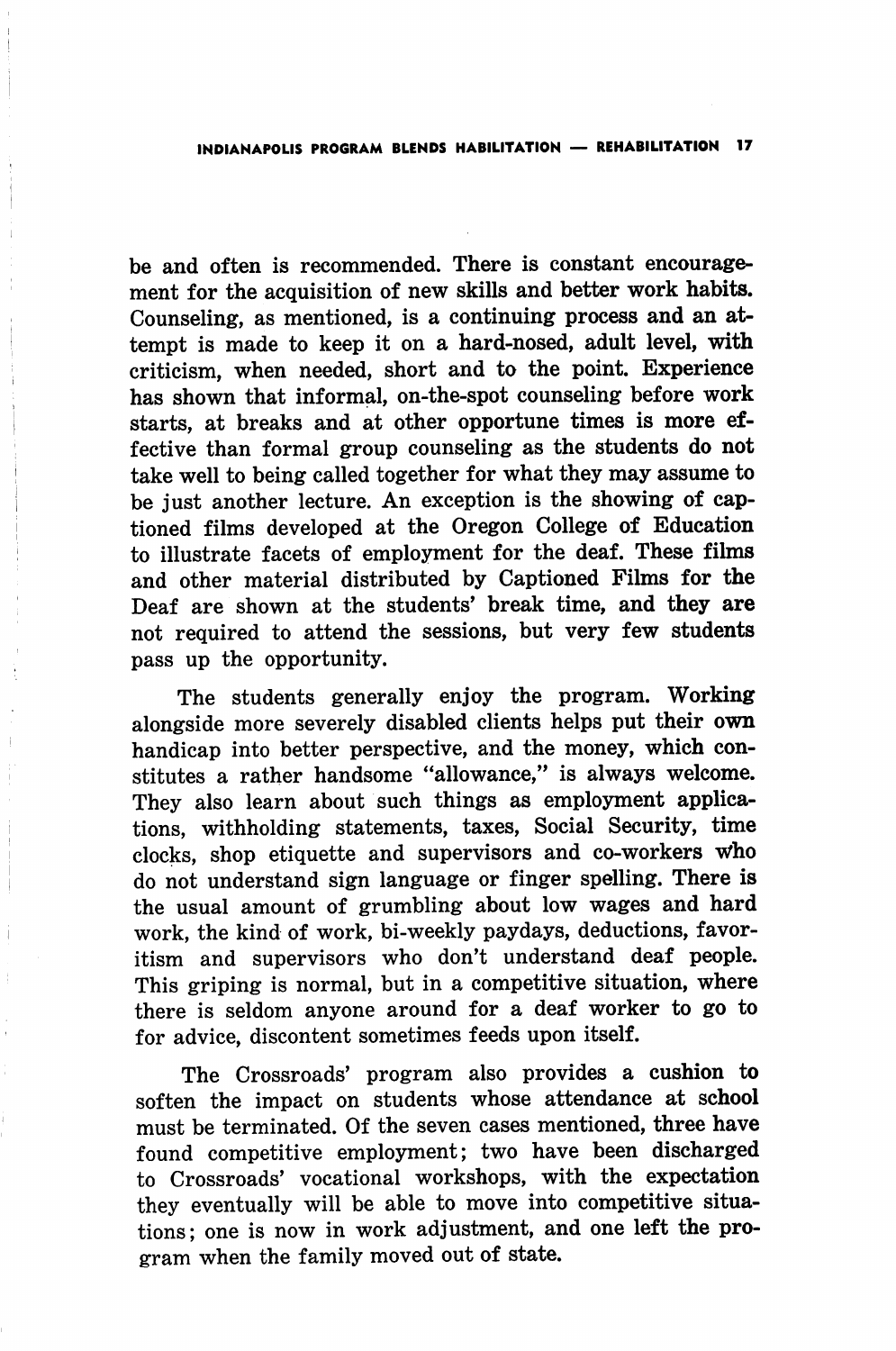The presence of the deaf students contributes immeasur ably to the habilitation of the seven non-student teen-agers mentioned in Table I. All came to Crossroads with the diag nosis of moderate to severe mental retardation and/or brain damage. In some cases, experience casts considerable doubt on the original diagnosis: One young girl, who had been in stitutionalized with an indicated I.Q. of 40, was recently retested by a psychologist familiar with the deaf, who found she had a minimal I.Q. of 87; and another youngster who had been rejected by the school for the deaf as uneducable, was found to have an I.Q. of 67 at the time of entrance in the Crossroads' program and a recent retest disclosed he had gained 10 points with evidence pointing to continued gains. At least three of these youngsters came to Crossroads with no formal language, in any medium, to call their own: com munication was limited to crude pantomime, gestures and facial expressions. While the effect of meaningful social interaction with peers who share their handicap cannot be measured, there is no doubt that these youngsters learn as much or more from their association with the students as from formal classroom instruction. In some cases, this represents the first opportunity these people ever have had for social interaction with others who share their handicap and are willing to come down to their communicative level and help them up. In any event, no adult counselor or teacher, no mat ter how skilled he is in communication with the deaf, can hope to equal the rapport that takes place when young peo ple get together and talk without supervision or inhibitions.

Of the seven teen-agers mentioned, five continue in the program at Crossroads with every expectation that they will be capable of holding competitive positions after they have gained a little more maturity; one dropped out because of a deeply ingrained "welfare philosophy" and lack of coopera tion at home; and only one, a 17-year-old boy with brain damage, looks non-feasible at this time. It also has been noted that some of the young deaf adults, in their twenties, identify with the deaf students more readily than with other groups in the center.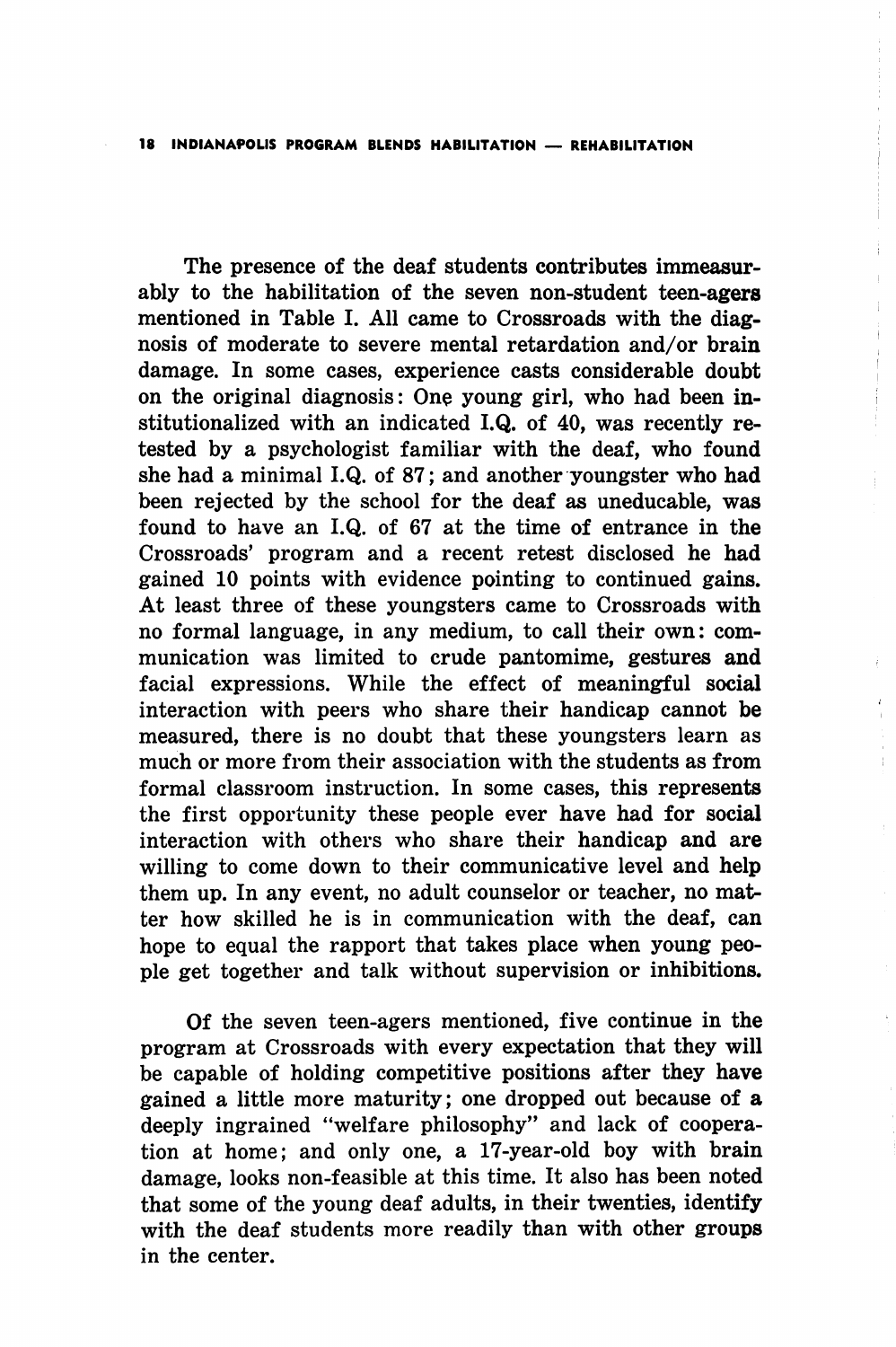As mentioned, the heterogeniety of clients represents one of the program's greatest strengths; but it would be wrong to say that such a heterogeniety creates no problems. There has been some resistance to the Crossroads program on the part of students and parents who misinterpret the scope of rehabilitation and look down on manual work. Others have been dazzled by publicity about Gallaudet College, the Na tional Technical Institute for the Deaf and the new regional junior college programs and imagine there is a stigma attached to participation in a work adjustment program in a rehabilitation center. Actually, it has been observed time and again that the top students in each group get the most out of the program even though most of the attention goes to the more limited students., The superior students quickly grasp the purpose of the program and make the most of it. Partly as a result of this observation plus the fact that a taste of plain hard work for plain hard money is excellent preparation for the grind of higher education and competitive employ ment, plans are being made to make the experience available to more high school students when attendance will not inter fere with graduation requirements. It is expected that will do much to reduce resistance to the program.

ð

 $\frac{1}{2}$ 

 $\mathbf{r}$ 

Also, beginning in the fall of 1970, the program will reach down to the elementary level of the school to take in some potential dropouts.

The fact that the students are at Crossroads only half a day and the adult clients return to private homes after work eliminates most of the possibilities for trouble stem ming from social interaction of naive, inexperienced young people with older rehabilitation clients. There is some re sistance and intolerance on the part of older hearing rehabili tation clients to the youthful hi-jinks, immaturity and com municative problems common to the students; but, in balance, their presence brightens the center, and their superior strength, energy and dexterity make a valuable addition to the center's labor force.

At a time when a large part of our working force is en gaged at trades that did not exist a generation ago and fore-